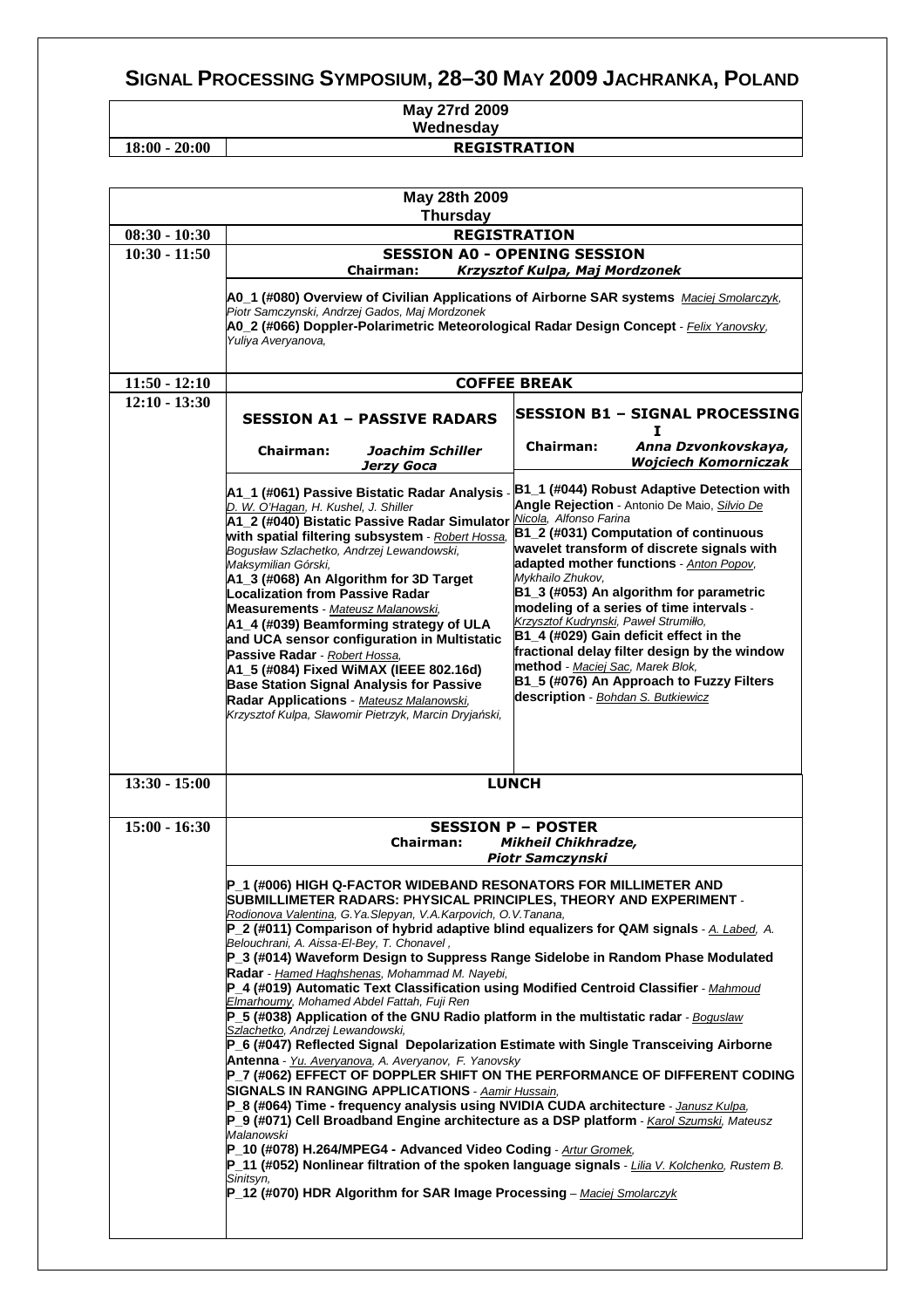| $16:30 - 18:00$ | <b>SESSION A2 - RADAR I</b><br><b>Chairman:</b><br><b>Felix Yanovsky,</b><br>Jacek Misiurewicz                                                                                                                                                                                                                                                                                                                                                                                                                                                                                                                                                                         | <b>SESSION B2 - IMAGE PROCESSING</b><br>/ SIGNAL PROCESSING II<br>Chairman: Abdel-Rahman Al-Qawasmi,<br><b>Robert Hossa</b>                                                                                                                                                                                                                                                                                                                                                                                                                                                                                               |
|-----------------|------------------------------------------------------------------------------------------------------------------------------------------------------------------------------------------------------------------------------------------------------------------------------------------------------------------------------------------------------------------------------------------------------------------------------------------------------------------------------------------------------------------------------------------------------------------------------------------------------------------------------------------------------------------------|---------------------------------------------------------------------------------------------------------------------------------------------------------------------------------------------------------------------------------------------------------------------------------------------------------------------------------------------------------------------------------------------------------------------------------------------------------------------------------------------------------------------------------------------------------------------------------------------------------------------------|
|                 | A2_1 (#030) NCTI of aircraft using Radar:<br>Development of a classification scheme with<br>a "pre-classifier stage" ("Broad Class<br>Classification") - Karlhans Rosenbach, Joachim<br>Schiller.<br>A2_2 (#025) ANALYSIS OF SAFE, MINIMUM<br><b>DISTANCE BETWEEN DIFFERENT BAND</b><br><b>OPERATING RADARS</b> - Jacek Cholewa, Andrzej<br>Medrzak.<br>A2 3 (#023) An adaptive target tracking<br>algorithm for fluctuating signals - Dariusz<br>Janczak, Yury P. Grishin, Adam Nikolajew,<br>A2_4 (#009) Radar Waveform Diversity for<br>Tracking - Yury Grishin,<br>A2_5 (#049) RANDOM SIGNAL SODAR FOR<br><b>METEOROLOGY</b> - <b>Bokal Zh.M.</b> , Sinitsyn R.B., | B2_1 (#054) Image Processing Methods for<br>Determination of Downy Mildews from Light<br>Microscopy Images - Jiri Sedlar, Michaela<br>Sedlarov. Jan Flusser<br>B2_2 (#027) Teaching Image Processing and<br>Pattern Recognition with Intel OpenCV<br>Library - Adam Kozłowski, Aleksandra Królak,<br>B2_3 (#041) Steering angle prediction using<br>neural networks and look-up table for<br>different drivers - A. Vidugirienė, A. Demčenko, M.<br>Tamošiūnaitė.<br>B2_4 (#042) Detection of Markov signals in<br>the mixture with Markov interferences $-1.$ G.<br>Prokopenko, I. P. Omelchuk, J.D. Chirka, F. Yanovsky |
| $19:00 - 22:00$ |                                                                                                                                                                                                                                                                                                                                                                                                                                                                                                                                                                                                                                                                        | <b>SYMPOSIUM BARBECUE</b>                                                                                                                                                                                                                                                                                                                                                                                                                                                                                                                                                                                                 |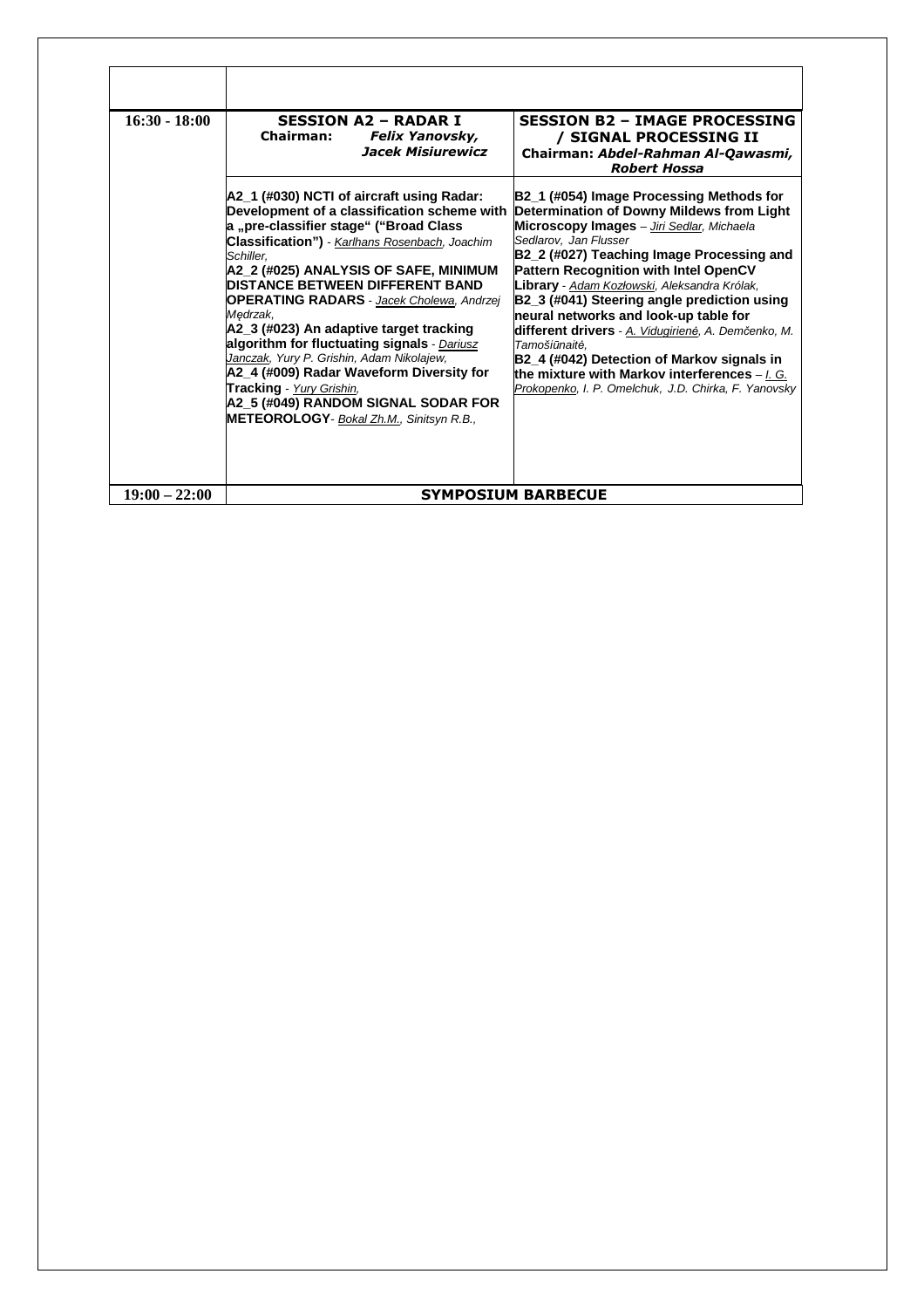| May 29th 2009                                        |                                                                                                                                                                                                                                                                                                                                                                                                                                                                                                                                                                                                                                                                                                                                                                                                                                                                                                                  |                                                                                                                                                                                                                                                                                                                                                                                                                                                                                                                                                                                                                                                                                              |
|------------------------------------------------------|------------------------------------------------------------------------------------------------------------------------------------------------------------------------------------------------------------------------------------------------------------------------------------------------------------------------------------------------------------------------------------------------------------------------------------------------------------------------------------------------------------------------------------------------------------------------------------------------------------------------------------------------------------------------------------------------------------------------------------------------------------------------------------------------------------------------------------------------------------------------------------------------------------------|----------------------------------------------------------------------------------------------------------------------------------------------------------------------------------------------------------------------------------------------------------------------------------------------------------------------------------------------------------------------------------------------------------------------------------------------------------------------------------------------------------------------------------------------------------------------------------------------------------------------------------------------------------------------------------------------|
| <b>Friday</b><br>$07:30 - 08:50$<br><b>BREAKFAST</b> |                                                                                                                                                                                                                                                                                                                                                                                                                                                                                                                                                                                                                                                                                                                                                                                                                                                                                                                  |                                                                                                                                                                                                                                                                                                                                                                                                                                                                                                                                                                                                                                                                                              |
| $09:00 - 10:30$                                      | <b>SESSION A3 -RADAR II</b>                                                                                                                                                                                                                                                                                                                                                                                                                                                                                                                                                                                                                                                                                                                                                                                                                                                                                      |                                                                                                                                                                                                                                                                                                                                                                                                                                                                                                                                                                                                                                                                                              |
|                                                      | <b>Chairman:</b><br>Yuliya Averyanova,<br><b>Mateusz Malanowski</b>                                                                                                                                                                                                                                                                                                                                                                                                                                                                                                                                                                                                                                                                                                                                                                                                                                              | SESSION B3 – MEDICAL SIGNAL<br><b>PROCESSING</b><br>Chairman:<br>Pavlo Vyplavin,<br><b>Bohdan Butkiewicz</b>                                                                                                                                                                                                                                                                                                                                                                                                                                                                                                                                                                                 |
|                                                      | A3_1 (#026) Classifying air targets using a<br>selection of robust classification features -<br>Theresa Haumtratz, Joachim Schiller<br>A3_2 (#008) Designing complex pulse radar<br>signal with nonlinear frequency modulation<br>by Zak transform - Mariusz. Łuszczyk,<br>A3_3 (#028) Synthetic Range Profiling in<br>Ground Penetrating Radar - Paweł Kaczmarek,<br>Marian Łapiński, Dariusz Silko<br>A3_4 (#036) Multilateration Surveillance<br>System Arrangement by means Crameo-Rao <b>position method</b> – Abdel-Rahman Al-Qawasmi,<br>Lower Bound Analysis- Inna Konchenko, Felix<br>Yanovsky<br>A3_5 (#063) Multiple Assignment as a Robust <sup> speech</sup> detection in noisy signals – <u>Łukasz J.</u><br>Method of Matching Detections with Tracks -<br>Jacek Karwatka                                                                                                                         | B3_1 (#045) Detection of blood vessels in<br>human brain 3D magnetic resonance images<br>with the use of mathematical morphology<br>and region growing algorithms - Adam<br>Sankowski,<br>B3_2 (#046) Low-order modeling of the Head<br><b>Related Transfer Functions based on</b><br>spectral smoothing and Principal Component<br>Analysis- Michał Pec, Paweł Strumiłło,<br>B3_3 (#075) Speech Compression Using Zero<br>Aiman Al-Lawama, Nada Al-Khatib<br>B3_4 (#035) Nonlinear dynamics approach to<br>Bronakowski,                                                                                                                                                                     |
| $10:30 - 11:00$                                      |                                                                                                                                                                                                                                                                                                                                                                                                                                                                                                                                                                                                                                                                                                                                                                                                                                                                                                                  | <b>COFFEE BREAK</b>                                                                                                                                                                                                                                                                                                                                                                                                                                                                                                                                                                                                                                                                          |
| $11:00 - 13:00$                                      | <b>SESSION A4 - SAR /</b><br><b>NOISE RADARS</b><br><b>Chairman:</b><br>Daniel O'Hagan,<br>Jerzy Pietrasiński                                                                                                                                                                                                                                                                                                                                                                                                                                                                                                                                                                                                                                                                                                                                                                                                    | <b>SESSION B4 - RADAR</b><br><b>PHENOMENOLOGY / RADAR</b><br><b>POLARYMETRY</b><br><b>Chairman:</b><br>Jaroslav Cechak,<br>Zbigniew Czekała                                                                                                                                                                                                                                                                                                                                                                                                                                                                                                                                                  |
|                                                      | A4_1 (#043) Processing of Sliding Spotlight<br>Mode Data with Consideration of Orbit<br>Geometry - Alicja Ossowska, Rainer Speck,<br>A4_2 (#069) Non Iterative Autofocus<br>Algorithm For GMTI Sigma-Delta STAP<br>Processing - Piotr Samczynski, Grzegorz Pietrzyk,<br>Krzysztof Kulpa,<br>A4_3 (#065) Phase Errors Introduced by<br>Synthetic Aperture Antenna Pattern<br>Distortions of Noise Waveform d-InSAR -<br><u>Pavlo Vyplavin</u><br>A4_4 (#077) Preliminary results of noise<br>radar experiments - Mateusz Malanowski, Clara<br>Contartese, Łukasz Maślikowski, Marcin Bączyk,<br>Krzysztof Kulpa,<br>A4_5 (#072) FPGA-based Correlator for<br>Random Signal Processing in Noise Radar -<br>Konstantin Lukin, Olena Melnykova, Pavlo Vyplavin,<br>Sergey Lukin<br>A4_6 (#073) 3D Imaging using Noise Radar<br>and 2D Aperture Synthesis - Konstantin A. Lukin,<br>Pavlo L. Vyplavin, Sergey Yarovoy | B4_1 (#007) Study of Amplitude Fluctuation<br><b>Spectrum of Geostationary Satellite Signals</b><br>at Different Atmospheric Conditions - [M.<br>Mytsenko, D.D. Khalameyda,<br>B4_2 (#024) Application of double frequency<br>radar for the remote sensing of the<br>atmosphere - A. Linkova,<br>B4_3 (#033) Mean Velocity of Hydrometeors<br>at Orthonogal Polarization - Dmitry Glushko,<br>Felix Yanovsky.<br>B4_4 (#021) Simulation of Wind Shear<br>Detection by Radar System - Jane Pristavka<br>B4_5 (#083) Fuzzy Detection and<br><b>Classification of Dangerous</b><br>Hydrometeorological Phenomena Using<br>Dual-polarimetric Radar Measurments - Dang<br>Van Tho, Felix Yanovsky |
| $13:00 - 14:30$                                      |                                                                                                                                                                                                                                                                                                                                                                                                                                                                                                                                                                                                                                                                                                                                                                                                                                                                                                                  | <b>LUNCH</b>                                                                                                                                                                                                                                                                                                                                                                                                                                                                                                                                                                                                                                                                                 |
| $14:30 - 16:00$                                      | <b>SESSION A5 - NAVIGATION</b>                                                                                                                                                                                                                                                                                                                                                                                                                                                                                                                                                                                                                                                                                                                                                                                                                                                                                   |                                                                                                                                                                                                                                                                                                                                                                                                                                                                                                                                                                                                                                                                                              |
|                                                      | <b>TECHNOLOGY</b><br><b>Chairman:</b><br>Nathalie Kasperovych,<br><b>Maciej Smolarczyk</b>                                                                                                                                                                                                                                                                                                                                                                                                                                                                                                                                                                                                                                                                                                                                                                                                                       | <b>SESSION B5 - RADIO-FREQUENCY</b><br><b>TECHNOLOGY /</b><br><b>TELECOMMUNICATIONS</b><br>Ibrahim N. Abu-Isbeih,<br><b>Chairman:</b><br><b>Krzysztof Kurek</b>                                                                                                                                                                                                                                                                                                                                                                                                                                                                                                                              |
|                                                      | A5_1 (#051) Dead reckoning navigation -<br>supplementing pedestrian GPS with an<br>accelerometer-based pedometer and an<br>electronic compass - P. Baranski, M. Bujacz, P.<br>Strumiłło,<br>A5_2 (#058) Software Defined Navigation<br>Receiver VOR, ILS - Petr BOJDA,<br>A5_3 (#059) Digital Navigation System for<br>Miniature Quadrocopter UAV- Wojciech<br>Komorniczak, Tomasz Górski, Marcin Maciejewski,                                                                                                                                                                                                                                                                                                                                                                                                                                                                                                   | B5_1 (#002) Developing Wireless<br>Meteorological Station - Yahya S. H. Khraisat,<br>B5_2 (#017) Optimum Pulse Shaping<br>Application of Walsh-Functions used in MSK<br>Ibrahim N. Abu-Isbeih, Mohamed Maqusi<br>B5_3 (#037) Transmission over UWB<br>Channels with OFDM System using LDPC<br>Coding - Grzegorz Dziwoki, Marcin Kucharczyk,<br>Wojciech Sułek,                                                                                                                                                                                                                                                                                                                               |